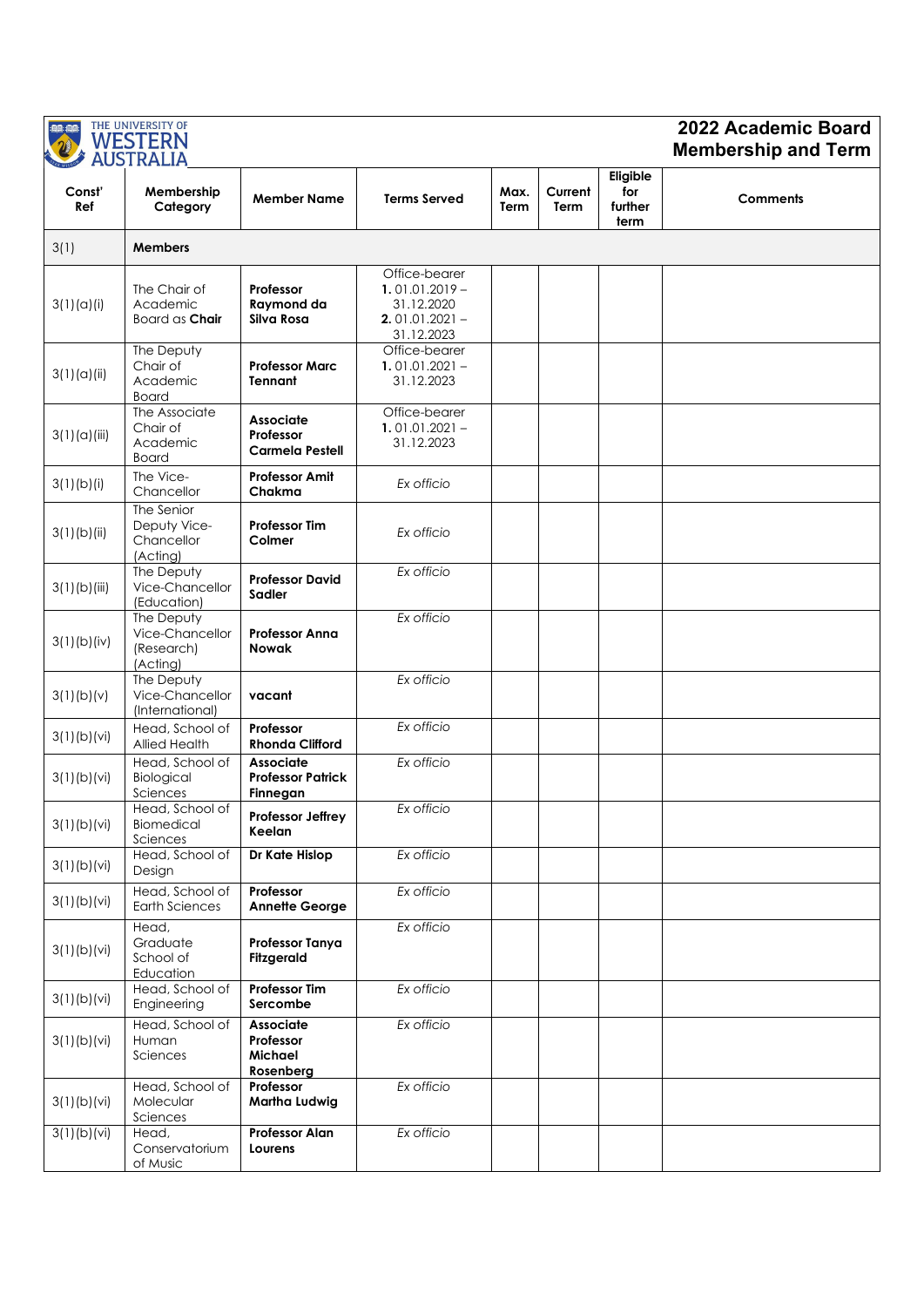| THE UNIVERSITY OF<br>興趣<br><b>WESTERN</b><br><b>AUSTRALIA</b> |                                                             |                                                       |                                                                  |                |                 |                                    | 2022 Academic Board<br><b>Membership and Term</b> |
|---------------------------------------------------------------|-------------------------------------------------------------|-------------------------------------------------------|------------------------------------------------------------------|----------------|-----------------|------------------------------------|---------------------------------------------------|
| Const'<br>Ref                                                 | Membership<br>Category                                      | <b>Member Name</b>                                    | <b>Terms Served</b>                                              | Max.<br>Term   | Current<br>Term | Eligible<br>for<br>further<br>term | <b>Comments</b>                                   |
| 3(1)(b)(vi)                                                   | Head, Oceans<br>Graduate<br>School                          | Professor<br>Christophe<br>Gaudin                     | Ex officio                                                       |                |                 |                                    |                                                   |
| 3(1)(b)(vi)                                                   | Head, School of<br>Physics,<br>Mathematics<br>and Computing | <b>Professor Mark</b><br>Reynolds                     | Ex officio                                                       |                |                 |                                    |                                                   |
| 3(1)(b)(vi)                                                   | Head, School of<br>Population and<br>Global Health          | Professor<br><b>Colleen Fisher</b>                    | Ex officio                                                       |                |                 |                                    |                                                   |
| 3(1)(b)(vi)                                                   | Head, School of<br>Psychological<br>Sciences                | <b>Professor Simon</b><br><b>Farrell</b>              | Ex officio                                                       |                |                 |                                    |                                                   |
| $\overline{3(1)(b)(vi)}$                                      | Head, School of<br>Social Sciences                          | Professor<br><b>Amanda Davies</b>                     | Ex officio                                                       |                |                 |                                    |                                                   |
| 3(1)(b)(vi)                                                   | Head, UWA<br><b>Business School</b>                         | <b>Professor Peter</b><br>Robertson                   | Ex officio                                                       |                |                 |                                    |                                                   |
| 3(1)(b)(vi)                                                   | Head, UWA<br>Dental School                                  | <b>Professor Hien</b><br>Ngo                          | Ex officio                                                       |                |                 |                                    |                                                   |
| $\overline{3(1)(b)(vi)}$                                      | Head, UWA Law<br>School                                     | Professor<br>Natalie Skead                            | Ex officio                                                       |                |                 |                                    |                                                   |
| $\overline{3(1)(b)(vi)}$                                      | Head, UWA<br>Medical School                                 | Dr Brendan<br><b>McQuillan</b>                        | Ex officio                                                       |                |                 |                                    |                                                   |
| 3(1)(b)(vi)                                                   | Head, UWA<br>school of<br>Agriculture and<br>Environment    | <b>Associate</b><br><b>Professor James</b><br>Fogarty | Ex officio                                                       |                |                 |                                    |                                                   |
| 3(1)(b)(vii)                                                  | The Pro Vice-<br>Chancellor,<br>Indigenous<br>Education     | <b>Professor Jill</b><br>Milroy                       | Ex officio                                                       |                |                 |                                    |                                                   |
| 3(1)(b)(viii)                                                 | The Dean,<br>Graduate<br>Research<br>School                 | Professor<br>Imelda<br>Whelehan                       | Ex officio                                                       |                |                 |                                    |                                                   |
| 3(1)(b)(ix)                                                   | The President,<br>Guild of<br>Undergraduates                | Mr Amitabh<br>Jeganathan                              | Ex officio                                                       |                |                 |                                    |                                                   |
| 3(1)(b)(x)                                                    | The President,<br>Postgraduate<br>students'<br>Association  | <b>Mr Max Beard</b>                                   | Ex officio                                                       |                |                 |                                    |                                                   |
| 3(1)(c)(i)                                                    | Level E<br>Academic Staff                                   | Professor<br><b>Zachary Aman</b>                      | $1.01.01.2020 -$<br>31.12.2022                                   | $\overline{2}$ | $\mathbf{1}$    | Yes                                |                                                   |
| 3(1)(c)(i)                                                    | Level E<br>Academic Staff                                   | Professor<br><b>Charles Bond</b>                      | $1.01.01.2020 -$<br>31.12.2022                                   | $\overline{2}$ | $\mathbf{1}$    | Yes                                |                                                   |
| 3(1)(c)(i)                                                    | Level E<br>Academic Staff                                   | <b>Professor Neil</b><br><b>Boudville</b>             | $1.01.01.2020 -$<br>31.12.2022                                   | $\overline{2}$ | $\mathbf{1}$    | Yes                                |                                                   |
| 3(1)(c)(i)                                                    | Level E<br>Academic Staff                                   | Professor<br><b>Romola Bucks</b>                      | $1.01.01.2020 -$<br>31.12.2022                                   | $\overline{2}$ | $\mathbf{1}$    | Yes                                |                                                   |
| 3(1)(c)(i)                                                    | Level E<br>Academic Staff                                   | Professor Robyn<br>Carroll                            | $1.01.01.2021 -$<br>31.12.2023                                   | $\overline{2}$ | 1               | Yes                                |                                                   |
| 3(1)(c)(i)                                                    | Level E<br>Academic Staff                                   | Professor<br>Raymond da<br>Silva Rosa                 | $1.01.01.2019 -$<br>31.12.2020<br>$2.01.01.2021 -$<br>31.12.2023 | $\overline{2}$ | $\overline{2}$  | Yes                                |                                                   |
| 3(1)(c)(i)                                                    | Level E<br>Academic Staff                                   | <b>Professor Vaille</b><br>Dawson                     | $1.01.01.2020 -$<br>31.12.2022                                   | $\overline{2}$ | $\mathbf{1}$    | Yes                                |                                                   |
| 3(1)(c)(i)                                                    | Level E<br>Academic Staff                                   | <b>Professor Wendy</b><br>Erber                       | $1.01.01.2020 -$<br>31.12.2022                                   | $\overline{2}$ | $\mathbf{1}$    | Yes                                |                                                   |
| 3(1)(c)(i)                                                    | Level E<br>Academic Staff                                   | <b>Professor Tyrone</b><br>Fernando                   | $1.01.01.2020 -$<br>31.12.2022                                   | $\overline{2}$ | 1               | Yes                                |                                                   |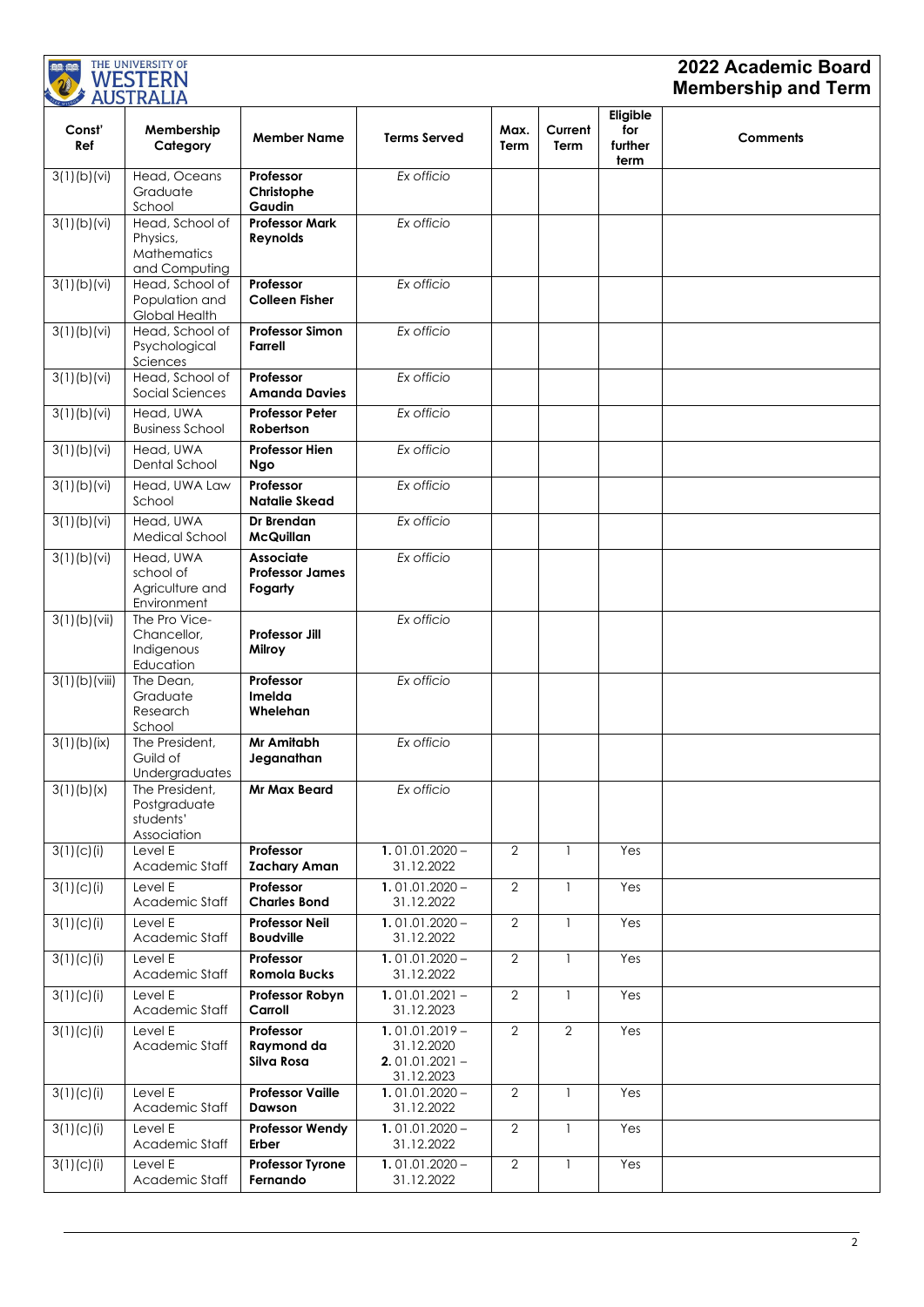| <b>: 图图: : 图图:</b> | THE UNIVERSITY OF<br>WESTERN<br><b>AUSTRALIA</b> |                                                              |                                                                  |                |                        |                                    | 2022 Academic Board<br><b>Membership and Term</b> |
|--------------------|--------------------------------------------------|--------------------------------------------------------------|------------------------------------------------------------------|----------------|------------------------|------------------------------------|---------------------------------------------------|
| Const'<br>Ref      | Membership<br>Category                           | <b>Member Name</b>                                           | <b>Terms Served</b>                                              | Max.<br>Term   | Current<br><b>Term</b> | Eligible<br>for<br>further<br>term | <b>Comments</b>                                   |
| 3(1)(c)(i)         | Level E<br>Academic Staff                        | <b>Professor Paul</b><br>Gerrans                             | $1.01.01.2020 -$<br>31.12.2022                                   | 2              | $\mathbf{1}$           | Yes                                |                                                   |
| 3(1)(c)(i)         | Level E<br>Academic Staff                        | <b>Professor David</b><br><b>Gilchrist</b>                   | $1.01.01.2020 -$<br>31.12.2022                                   | 2              | $\mathbf{1}$           | Yes                                |                                                   |
| 3(1)(c)(i)         | Level E<br>Academic Staff                        | Professor<br>Michael<br>Giudicci                             | $1.01.01.2020 -$<br>31.12.2022                                   | $\overline{2}$ | $\mathbf{1}$           | Yes                                |                                                   |
| 3(1)(c)(i)         | Level E<br>Academic Staff                        | <b>Professor Phil</b><br><b>Hancock</b>                      | $1.01.01.2020 -$<br>31.12.2022                                   | 2              | 1                      | Yes                                |                                                   |
| 3(1)(c)(i)         | Level E<br>Academic Staff                        | Professor<br>Herbert lu                                      | $1.01.01.2020 -$<br>31.12.2022                                   | $\overline{2}$ | $\mathbf{1}$           | Yes                                |                                                   |
| 3(1)(c)(i)         | Level E<br>Academic Staff                        | <b>Professor Jane</b><br>Lydon                               | $1.01.01.2021 -$<br>31.12.2023                                   | $\overline{2}$ | $\mathbf{1}$           | Yes                                |                                                   |
| 3(1)(c)(i)         | Level E<br>Academic Staff                        | <b>Professor Colin</b><br>Macleod                            | $1.01.01.2020 -$<br>31.12.2022                                   | $\overline{2}$ | $\mathbf{1}$           | Yes                                |                                                   |
| 3(1)(c)(i)         | Level E<br>Academic Staff                        | <b>Professor Shane</b><br><b>Maloney</b>                     | $1.01.01.2020 -$<br>31.12.2022                                   | $\overline{2}$ | $\mathbf{1}$           | Yes                                |                                                   |
| 3(1)(c)(i)         | Level E<br>Academic Staff                        | <b>Professor Sarah</b><br>Murray                             | $1.01.01.2021 -$<br>31.12.2023                                   | $\overline{2}$ | $\mathbf{1}$           | Yes                                |                                                   |
| 3(1)(c)(i)         | Level E<br>Academic Staff                        | Professor<br>Carolyn<br>Oldham                               | $1.01.01.2020 -$<br>31.12.2022                                   | $\overline{2}$ | 1                      | Yes                                |                                                   |
| 3(1)(c)(i)         | Level E<br>Academic Staff                        | Professor<br><b>Andrew Page</b>                              | $1.01.01.2020 -$<br>31.12.2022                                   | $\overline{2}$ | 1                      | Yes                                |                                                   |
| 3(1)(c)(i)         | Level E<br>Academic Staff                        | <b>Professor Paul</b><br>Parizel                             | $1.01.01.2020 -$<br>31.12.2022                                   | 2              | $\mathbf{1}$           | Yes                                |                                                   |
| 3(1)(c)(i)         | Level E<br>Academic Staff                        | <b>Professor Alistair</b><br>Paterson                        | $1.01.01.2020 -$<br>31.12.2022                                   | 2              | $\mathbf{1}$           | Yes                                |                                                   |
| 3(1)(c)(i)         | Level E<br>Academic Staff                        | <b>Professor Jane</b><br>Pillow                              | $1.01.01.2020 -$<br>31.12.2022                                   | 2              | $\mathbf{1}$           | Yes                                |                                                   |
| 3(1)(c)(i)         | Level E<br>Academic Staff                        | <b>Professor Alison</b><br>Preston                           | $1.01.01.2020 -$<br>31.12.2022                                   | $\overline{2}$ | $\mathbf{1}$           | Yes                                |                                                   |
| 3(1)(c)(i)         | Level E<br>Academic Staff                        | Professor<br>Megan Ryan                                      | $1.01.01.2020 -$<br>31.12.2022                                   | 2              | $\mathbf{1}$           | Yes                                |                                                   |
| 3(1)(c)(i)         | Level E<br>Academic Staff                        | Professor Erika<br>Techera                                   | $1.01.01.2020 -$<br>31.12.2022                                   | $\overline{2}$ | $\overline{1}$         | Yes                                |                                                   |
| 3(1)(c)(i)         | Level E<br>Academic Staff                        | <b>Professor Mark</b><br>Tennant                             | $1.01.01.2019 -$<br>31.12.2020<br>$2.01.01.2021 -$<br>31.12.2023 | $\overline{2}$ | $\mathbf{1}$           | Yes                                | Deputy Chair                                      |
| 3(1)(c)(i)         | Level E<br>Academic Staff                        | <b>Professor Rob</b><br>Wilson                               | $1.01.01.2022 -$<br>31.12.2024                                   | $\overline{2}$ | $\mathbf{1}$           | Yes                                | Elected in 2021 election round                    |
| 3(1)(c)(i)         | Level E<br>Academic Staff                        | <b>Professor Hong</b><br>Yang                                | $1.01.01.2021 -$<br>31.12.2023                                   | $\overline{2}$ | $\mathbf{1}$           | Yes                                |                                                   |
| 3(1)(c)(ii)        | Level $A - D$<br>Academic Staff                  | <b>Associate</b><br><b>Professor Sarah</b><br><b>Collins</b> | $1.01.01.2021 -$<br>31.12.2023                                   | $\overline{2}$ | $\mathbf{1}$           | Yes                                |                                                   |
| 3(1)(c)(ii)        | Level $A - D$<br>Academic Staff                  | <b>Associate</b><br><b>Professor Nin</b><br>Kirkham          | $1.01.01.2021 -$<br>31.12.2023                                   | $\overline{2}$ | $\mathbf{1}$           | Yes                                |                                                   |
| 3(1)(c)(ii)        | Level $A - D$<br>Academic Staff                  | Dr Fiona<br><b>McGaughey</b>                                 | $1.01.01.2021 -$<br>31.12.2023                                   | $\overline{2}$ | $\mathbf{1}$           | Yes                                |                                                   |
| 3(1)(c)(ii)        | Level $A - D$<br>Academic Staff                  | Dr Marco Rizzi                                               | $1.01.01.2021 -$<br>31.12.2023                                   | $\overline{2}$ | $\mathbf{1}$           | Yes                                |                                                   |
| 3(1)(c)(ii)        | Level $A - D$<br>Academic Staff                  | Associate<br><b>Professor Bryan</b><br><b>Boruff</b>         | $1.01.01.2021 -$<br>31.12.2023                                   | $\overline{2}$ | $\mathbf{1}$           | Yes                                |                                                   |
| 3(1)(c)(ii)        | Level $A - D$<br>Academic Staff                  | Associate<br>Professor<br>Sandra Carr                        | $1.01.01.2020 -$<br>31.12.2022                                   | $\overline{2}$ | $\mathbf{1}$           | Yes                                |                                                   |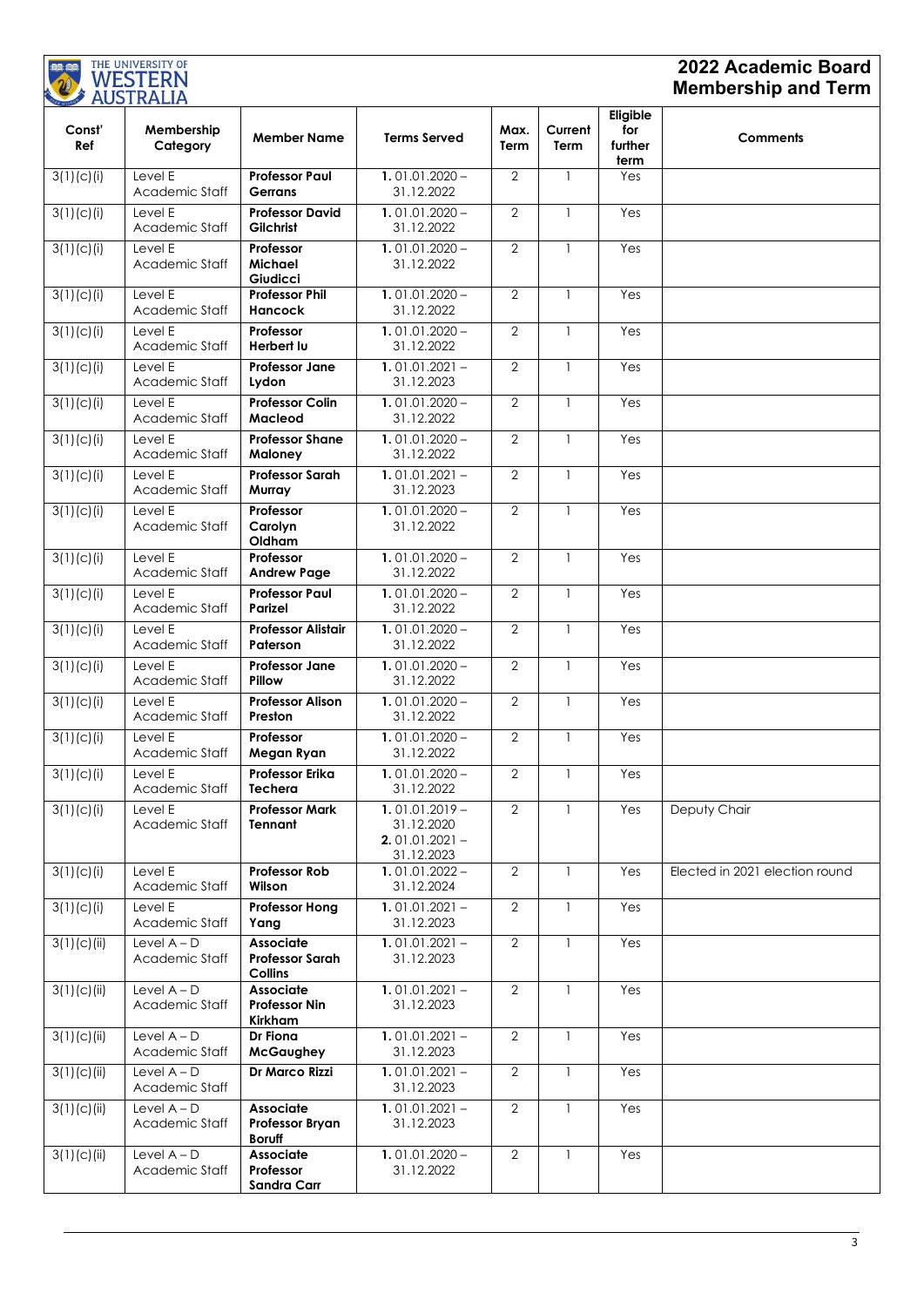| <b>BB: 88</b> | THE UNIVERSITY OF                     |                                                                |                                                    |                                  |                              |                                    | 2022 Academic Board                |
|---------------|---------------------------------------|----------------------------------------------------------------|----------------------------------------------------|----------------------------------|------------------------------|------------------------------------|------------------------------------|
|               | WESTERN<br><b>AUSTRALIA</b>           |                                                                |                                                    |                                  |                              |                                    | <b>Membership and Term</b>         |
| Const'<br>Ref | Membership<br>Category                | <b>Member Name</b>                                             | <b>Terms Served</b>                                | Max.<br>Term                     | Current<br>Term              | Eligible<br>for<br>further<br>term | <b>Comments</b>                    |
| 3(1)(c)(ii)   | Level $A - D$<br>Academic Staff       | <b>Associate</b><br>Professor<br>Lynnette<br><b>Fernandes</b>  | $1.01.01.2020 -$<br>31.12.2022                     | $\overline{2}$                   | $\mathbf{1}$                 | Yes                                |                                    |
| 3(1)(c)(ii)   | Level $A - D$<br>Academic Staff       | <b>Associate</b><br><b>Professor Kati</b><br><b>Tonkin</b>     | $1.01.01.2021 -$<br>31.12.2023                     | $\overline{2}$                   | $\mathbf{1}$                 | Yes                                |                                    |
| 3(1)(c)(ii)   | Level $A - D$<br>Academic Staff       | <b>Associate</b><br>Professor<br><b>Dianne</b><br>Hesterman    | $1.01.01.2020 -$<br>31.12.2022                     | $\overline{2}$                   | $\mathbf{1}$                 | Yes                                |                                    |
| 3(1)(c)(ii)   | Level $A - D$<br>Academic Staff       | <b>Associate</b><br><b>Professor Debra</b><br>Judge            | $1.01.01.2021 -$<br>31.12.2023                     | 2                                | $\mathbf{1}$                 | Yes                                |                                    |
| 3(1)(c)(ii)   | Level $A - D$<br>Academic Staff       | <b>Associate</b><br><b>Professor Marit</b><br>Kragt            | $1.01.01.2022 -$<br>31.12.2024                     | $\overline{2}$                   | $\mathbf{1}$                 | Yes                                | Elected in 2021 election round     |
| 3(1)(c)(ii)   | Level $A - D$<br>Academic Staff       | <b>Associate</b><br>Professor Ian Li                           | $1.01.01.2021 -$<br>31.12.2023                     | 2                                | $\mathbf{1}$                 | Yes                                |                                    |
| 3(1)(c)(ii)   | Level $A - D$<br>Academic Staff       | <b>Associate</b><br><b>Professor Miccal</b><br><b>Matthews</b> | $1.01.01.2021 -$<br>31.12.2023                     | $\overline{2}$                   | $\mathbf{1}$                 | Yes                                |                                    |
| 3(1)(c)(ii)   | Level $A - D$<br>Academic Staff       | <b>Associate</b><br>Professor<br><b>Romina Palermo</b>         | $1.01.01.2021 -$<br>31.12.2023                     | $\overline{2}$                   | $\mathbf{1}$                 | Yes                                |                                    |
| 3(1)(c)(ii)   | Level $A - D$<br>Academic Staff       | <b>Associate</b><br>Professor<br><b>Carmela Pestell</b>        | $1.01.01.2021 -$<br>31.12.2023                     | $\overline{2}$                   | $\overline{\phantom{a}}$     | Yes                                | Associate Chair                    |
| 3(1)(c)(ii)   | Level $A - D$<br>Academic Staff       | <b>Associate</b><br><b>Professor Keith</b><br><b>Stubbs</b>    | $1.01.01.2021 -$<br>31.12.2023                     | $\overline{2}$                   | -1                           | Yes                                |                                    |
| 3(1)(c)(ii)   | Level $A - D$<br>Academic Staff       | Mr Kevin Taylor                                                | $1.01.01.2020 -$<br>31.12.2022                     | $\overline{2}$                   | $\overline{\phantom{a}}$     | Yes                                |                                    |
| 3(1)(c)(ii)   | Level $A - D$<br>Academic Staff       | <b>Mr Melville</b><br><b>Thomas</b>                            | $1.01.01.2020 -$<br>31.12.2022                     | 2                                | $\mathbf{1}$                 | Yes                                |                                    |
| 3(1)(c)(ii)   | Level $A - D$<br>Academic Staff       | <b>Associate</b><br>Professor<br>Daniela Ulgiati               | $1.01.01.2020 -$<br>31.12.2022                     | $\overline{2}$                   | $\mathbf{1}$                 | Yes                                |                                    |
| 3(1)(c)(iii)  | Professional<br>Staff                 | <b>Ms Gina Barron</b>                                          | $1.01.01.2021 -$<br>31.12.2023                     | $\overline{2}$                   | $\mathbf{1}$                 | Yes                                |                                    |
| 3(1)(c)(iii)  | Professional<br>Staff                 | Mr Paul Johnson                                                | $1.01.01.2020 -$<br>31.12.2022                     | $\overline{2}$                   | $\mathbf{1}$                 | Yes                                |                                    |
| 3(1)(c)(iii)  | Professional<br>Staff                 | Mr Paul Lloyd                                                  | $1.01.01.2020 -$<br>31.12.2022                     | $\overline{2}$                   | $\mathbf{1}$                 | Yes                                |                                    |
| 3(1)(c)(iii)  | Professional<br>Staff<br>Professional | Ms Elisa<br><b>McGowan</b><br>Dr Sana Peden                    | $1.01.01.2020 -$<br>31.12.2022<br>$1.01.01.2021 -$ | $\overline{2}$<br>$\overline{2}$ | $\mathbf{1}$<br>$\mathbf{1}$ | Yes<br>Yes                         |                                    |
| 3(1)(c)(iii)  | Staff                                 |                                                                | 31.12.2023                                         |                                  |                              |                                    |                                    |
| 3(1)(c)(iii)  | Professional<br>Staff                 | Mr Mark<br>Sampson                                             | $1.01.01.2021 -$<br>31.12.2023                     | $\overline{2}$                   | $\mathbf{1}$                 | Yes                                |                                    |
| 3(1)(c)(iii)  | Professional<br>Staff                 | Ms Kate Sandy                                                  | $1.01.01.2021 -$<br>31.12.2023                     | $\overline{2}$                   | $\mathbf{1}$                 | Yes                                |                                    |
| 3(1)(c)(iii)  | Professional<br>Staff                 | Ms Leylani<br>Taylor                                           | $1.01.01.2021 -$<br>31.12.2023                     | $\overline{2}$                   | $\mathbf{1}$                 | Yes                                |                                    |
| 3(1)(d)(i)    | Nominated<br>Student                  | <b>Mr Geemal</b><br>Jayawickrama                               | $1.01.12.2021 -$<br>30.11.2022                     | $\mathbf{1}$                     | $\mathbf{1}$                 | <b>No</b>                          | isd@guild.uwa.edu.au               |
| 3(1)(d)(i)    | Nominated<br>Student                  | Ms Julia Aguinot                                               | $1.01.12.2021 -$<br>30.11.2022                     | $\mathbf{1}$                     | $\mathbf{1}$                 | <b>No</b>                          | ed@guild.uwa.edu.au                |
| 3(1)(d)(i)    | Nominated<br>Student                  | Ms Tanisha<br>Kothari                                          | $1.01.12.2021 -$<br>30.11.2022                     | $\mathbf{1}$                     | $\mathbf{1}$                 | No                                 | tanisha.kothari22@guild.uwa.edu.au |

**BOLDER:** THE UNIVERSITY OF